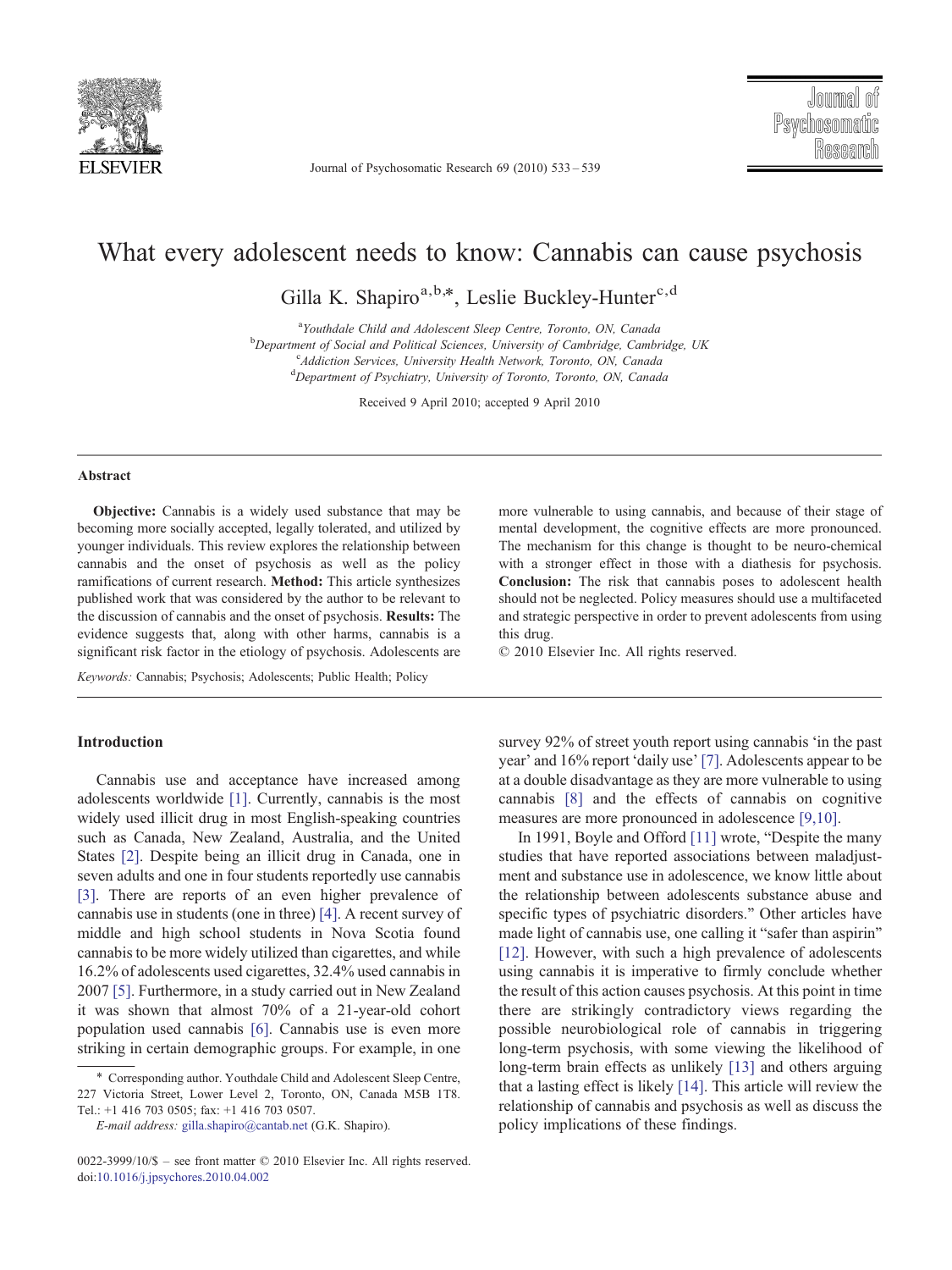# Background

Cannabis refers to marijuana and other preparations made from the hemp plant Cannabis sativa. The active ingredient in Cannabis is primarily  $\Delta$ -9-tetrahydrocannabinol (THC), although there are over 60 other related compounds. All these forms act as agonists at the CB1 receptor [\[15\].](#page-5-0) If THC is taken orally, it will take 1–3 h for the drug to have an effect; however, if inhaled, it reaches the brain tissue within minutes. Users typically feel lightheaded, calm, drowsy, a subjectively sharpened sense of humor, and an increased appetite [\[15\].](#page-5-0)

There has been significant public and political interest recently concerning the decriminalization (a reduction from criminalization to a fine penalty) and legalization (a regulated system of supply and distribution) of cannabis as well as regarding the prescribed use of cannabis [\[16,17\]](#page-5-0). For example, before 2001, cannabis was only legally accessible in Canada via medical regulation to aide with medical treatment. In February 2004, Bill C-17 was reintroduced into parliament in Canada to advocate a reduction in the penalties for possessing small amounts of cannabis [\[18\].](#page-5-0) The bill focused on decriminalization, whereby possession of 15 g or less would be faced with a fine without further criminal charges. With the federal government changes in 2006 this bill died. Currently, the possession of marijuana in any quantity is a criminal offense in Canada [\[18\]](#page-5-0). Current governmental initiatives (i.e., Bill C-15) seek to place an even greater emphasis on law enforcement. Though the minority Conservative government is opposed to decriminalizing cannabis (and therefore stifled Bill C-17), this is in contrast with the position of other Canadian political parties. The lack of political agreement on this issue is not specific to Canada, but similar rapid changes in cannabis policy have recently been observed in Britain, New Zealand, and Australia. In reality, cannabis use is broadly tolerated in Canada and enforcement is inconsistently applied [\[18\].](#page-5-0) Hall and Pacula [\[19\]](#page-5-0) report that in Canada, similar to Australia and New Zealand, fewer than 2% of cannabis users are arrested and the arrests disproportionately affect those who are socially disadvantaged.

Because of the rapid growth in the number of users (especially) among adolescents, it becomes important to understand the impact of cannabis and to fully evaluate the premise that cannabis use may be increasing the risk of developing schizophrenia or other long-term psychotic disorders. The odds ratio of developing psychosis in a series of longitudinal studies comparing young cannabis users to nonusers ranges from 2.0 to 24.2, clustering around 5 [20–[25\]](#page-5-0). A key issue is that, in assessing risk, many adolescents might view a consequence with a low percent risk as fairly negligible. However, this approximately fivefold increase might be viewed by a health professional as clinically and fiscally significant [\[26\].](#page-5-0) This article reviews the literature and attempts to establish whether cannabis use in adolescence increases the risk of psychosis

in later life. Only work that has been published or translated into English was analyzed.

#### Cannabis use and schizophrenic symptoms

There is controversy in the literature over whether cannabis causes psychosis. In Kendell's 2003 article [\[27\]](#page-5-0) entitled "Cannabis Condemned: The Proscription of Indian Hemp," he describes how cannabis historically gained a reputation as a drug of addiction based on politics, not on medical evidence. Although Kendell [\[27\]](#page-5-0) acknowledges that cannabis can lead to acute psychotic episodes, his review did not find sufficient evidence to infer a causal relationship with chronic psychosis. Kendell [\[27\]](#page-5-0) therefore concludes that cannabis is less of a health risk than alcohol or tobacco, and he points to three reviews (an American, Australian, and British), which similarly conclude that cannabis is of a relatively low risk [\[28](#page-5-0)–30]. Although Kendell [\[27\]](#page-5-0) acknowledges that "…cannabis certainly produces short-lasting psychotic states," he argues that there is insufficient evidence to support the notion that cannabis use leads to long-term psychotic conditions. However, recent epidemiological studies with large samples contradict Kendell's [\[27\]](#page-5-0) conclusions.

For over a decade, there has been considerable evidence that among schizophrenic patients cannabis abuse can act as a stressor leading to a relapse, particularly if the use is heavy [\[31\]](#page-5-0). Cannabis use among people diagnosed with schizophrenia has been shown to be associated with more intense delusions and hallucinatory experiences compared to patients not using cannabis [\[32\]](#page-5-0). Tien and Anthony [\[33\]](#page-5-0) have shown that, after controlling for use of cocaine and alcohol, there was a twofold increased risk of the onset of psychosis in cannabis users. Fifteen percent of cannabis users indicate that they have experienced psychotic symptoms [\[34\],](#page-5-0) and evidence of a cross-sectional study supports the emergence of psychotic symptoms in those who did not have previous psychosis [\[35\]](#page-5-0). More recently, Zammit et al. [\[23\]](#page-5-0) showed in a survey of approximately 50,000 Swedish conscripts that the use of cannabis was linked to the development of schizophrenia with increasing use being associated with higher risks. This echoes an earlier article [\[22\]](#page-5-0) on the same cohort. They noted that with more than 50 episodes of use the risk increases close to sevenfold. This dramatic observation does not clarify the issue of whether there was some preexisting problem that led to the cannabis use rather than cannabis being the causative factor in triggering and perpetuating psychosis. This point is addressed by the incisive analysis by Arseneault et al. [\[36\]](#page-5-0) who showed (drawing upon a longitudinal study in New Zealand) that cannabis users before age 15 were four times more likely to have developed schizophrenia by the age of 26. Furthermore, information from the sample at age 11 allowed the authors to control for any psychotic symptoms at that time. It is notable that in this study a 10th of cannabis users at age 15 developed "schizophreniform disorder" by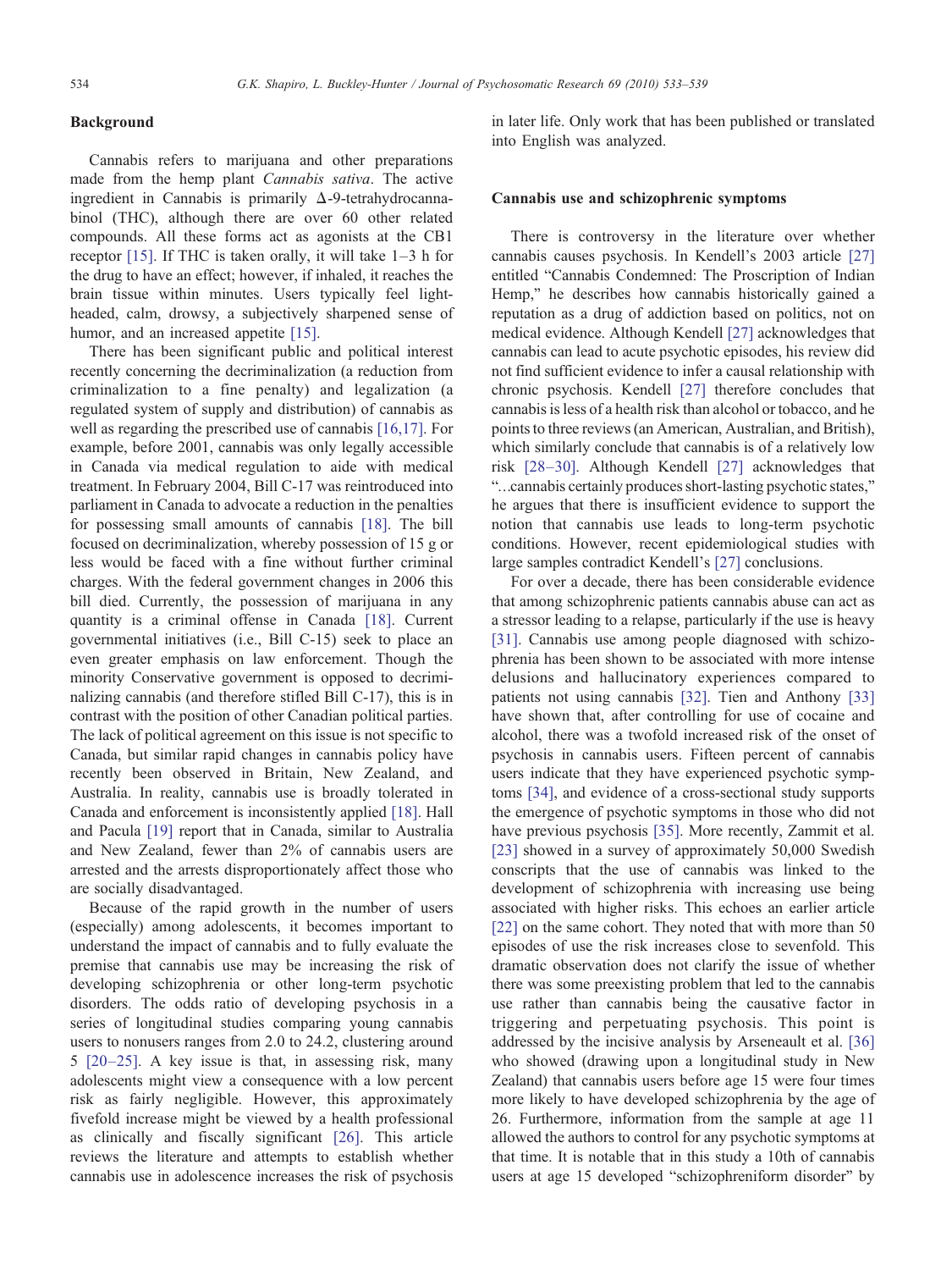use of longitudinal studies. Longitudinal studies in five countries, Greece [\[24\]](#page-5-0), Israel [\[20\],](#page-5-0) the Netherlands [\[21\],](#page-5-0) New Zealand [\[25,36\]](#page-5-0), and Sweden [\[23\]](#page-5-0), have provided strong evidence indicating a causal link between cannabis use and schizophrenia. For example, the study by Weiser et al. [\[20\]](#page-5-0) encompassed 270,000 male adolescents, of whom 50,413 were specifically questioned after the initial screening concerning their drug use. The researchers, using a population-based psychiatric hospitalization registry, established that drug abuse in adolescence led to more than double the rate of hospitalizations for schizophrenia. Furthermore, the study from Greece emphasizes that exposure early in adolescence "may increase the risk for subclinical positive and negative dimensions of psychosis" [\[24\]](#page-5-0).

drug in those with schizophrenia [\[17\].](#page-5-0) This emphasizes the complexity of the interaction, which can be clarified by the

A review by a Dutch group concluded that of five hypotheses concerning the link between cannabis use and psychosis, "self-medication" or "the effect of other drugs" can be summarily dismissed [\[41\]](#page-5-0). They state that there has been converging evidence to support the notion of cannabis having a stronger effect in "predisposed people" and that it is an "etiological cause of psychosis." Similarly, another review concluded that "all these studies support the concept of temporal priority by showing that cannabis use most probably preceded schizophrenia" [\[36\]](#page-5-0). A study published this year uses a sibling-pair analysis to minimize the possibility of confounding variables in their analysis of cannabis use in 228 sibling pairs [\[42\]](#page-5-0). Using a range of indices of psychosis, they found that the duration since first cannabis use was related to psychotic phenomena. The conclusion by McGrath et al. [\[42\]](#page-5-0) that "early cannabis use is associated with psychosis-related outcomes in young adults" complements and concurs with the larger epidemiological studies that are cited above.

A further support for a causal relationship is provided by the observation of a dose–response relationship in the exposure to cannabis and likelihood of psychosis [\[21\]](#page-5-0). The finding that there is not a close temporal relationship between the consumption of cannabis and the acute occurrence of the psychotic experience suggests a pathoplastic role for cannabis in the development of psychosis. The observation that there is a close proximity in the brain between cannabinoid and dopaminergic systems may suggest a possible mechanism by which cannabis contributes to the development of psychosis [\[43\]](#page-5-0).

Very recently, Di Forti et al. [\[44\]](#page-5-0) have shown that the potency of cannabis used and the duration of use are both key factors in triggering a first episode of psychosis. This adds to the work by Murray et al. [\[45\]](#page-5-0), who showed that both transitory psychotic features and the triggering of schizophrenia are dependent on dose-related cannabis use. It is noteworthy that cannabidiol may have protective qualities in relation to psychosis triggers [\[44,46\]](#page-5-0). This work needs to be considered in the context of the potency of the causative agent that leads to psychosis and the vulnerability of the individual in becoming psychotic [\[47\]](#page-5-0). A study recently published in Psychological Medicine extends this observation by suggesting a multiplicative effect of cannabis use and brain trauma leading to psychosis in adolescents [\[48\].](#page-5-0) This is in contrast to the effect of cannabis and panic in adolescents, which are both suggested to be independent triggers of psychosis [\[49\].](#page-5-0)

Those who contest a causative relationship of cannabis on psychosis argue that there has not been an increase in the prevalence of schizophrenia as cannabis has become more commonly used in Western nations over the recent decades [\[50\].](#page-5-0) This logic is spurious as cannabis is clearly not the only factor that causes psychosis and the impact of cannabis will be muted if the potency of some of the other factors has declined. Others who are skeptical about the evidence that cannabis is a cause of schizophrenia argue that the relationship is modest in size and can be explained by confounding variables and noncausal mechanisms [\[51,52\].](#page-5-0)

Bradford Hill's criteria of causation (1965) have been summarized (Streiner et al. [\[53\]\)](#page-5-0) as including (1) the demonstration of a strong association between the causative agent and the outcome; (2) consistency of the finding across research sites and methodologies; (3) the demonstration of specificity of the causative agent in terms of the outcomes it produces; (4) the demonstration of the appropriate temporal sequence, so that the causative agent occurs prior to the outcome; (5) the demonstration of a biological gradient, in which more of the causative agent leads to a poorer outcome; (6) the demonstration of a biologic rationale, such that it makes sense that the causative agent leads to a poorer outcome; (7) coherence of the findings, such that the causation argument is in agreement with what we already know; (8) experimental evidence; and (9) evidence from analogous conditions. All of these bar "(3)" and "(8)" have been fulfilled, substantiating the argument that cannabis causes psychosis. Realistically, animal studies would be needed to fulfill "(8)" and these are impractical (because of lack of subjective report), and "(3)" seems inappropriate as one agent may impact on several brain functions. In a systematic review, Moore et al. [\[26\]](#page-5-0) conclude that "there is now enough evidence to inform people that using cannabis could increase their risk of developing a psychotic illness later in life" and that this warrants public education campaigns to alert people of the associated risks of cannabis use.

# Other notable effects of cannabis

Cannabis use is related to emotional distress, depression, and lack of a sense of purpose [\[54\]](#page-5-0). In addition, cannabis can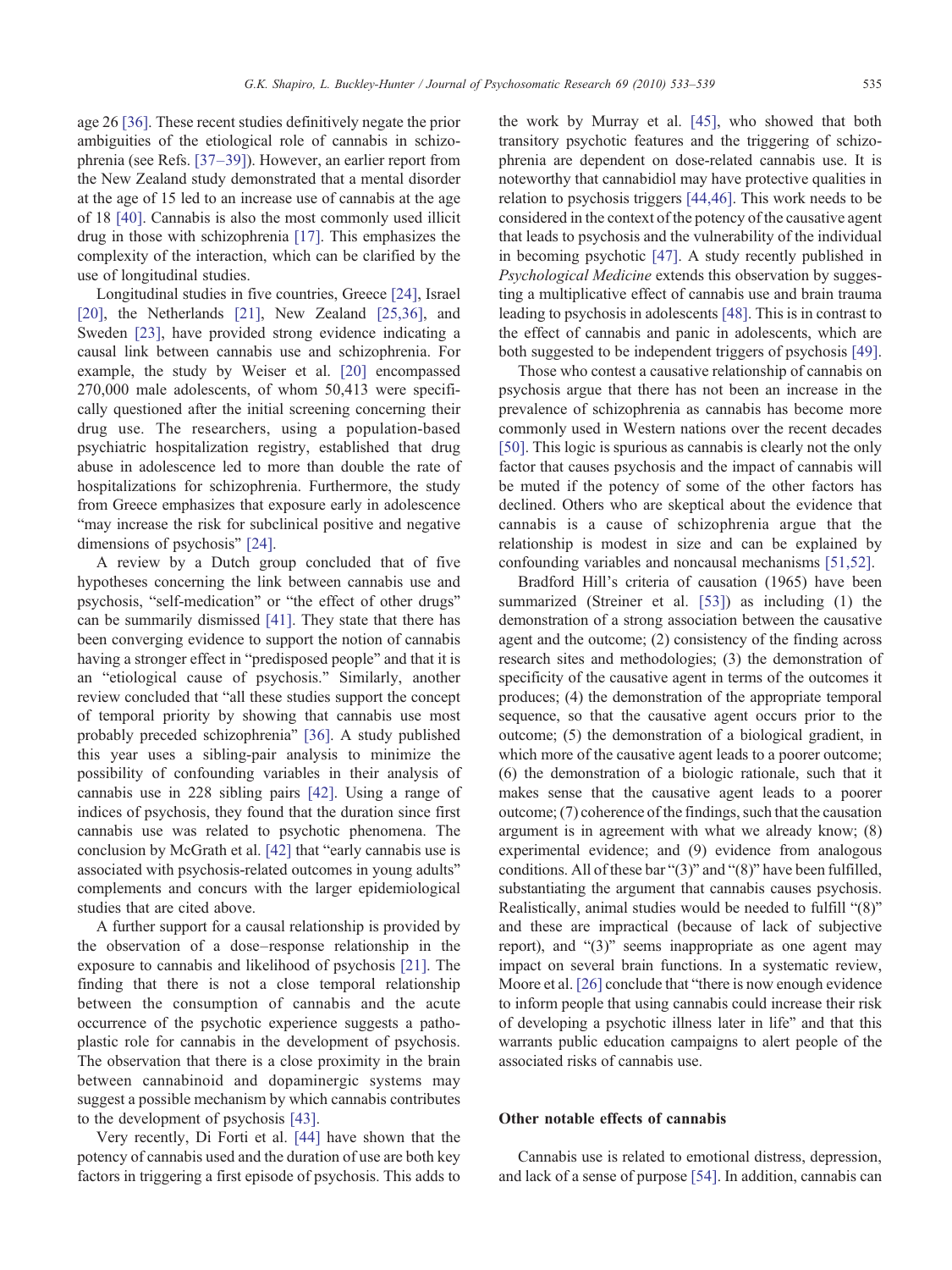interfere with learning and personal development in teenagers. Short-term memory is impaired by the use of cannabis [\[55\]](#page-5-0) and in particular the impact on cognitive function is more severe in younger users [\[9,10\].](#page-5-0) This result is contradicted by Müller-Vahl et al. [\[56\]](#page-5-0) who investigated the cognitive effects of THC over a 6-week period and did not observe any differences on acute or long-term cognitive tasks between Tourette's syndrome patients who consumed THC and a control group. However, this result could be due to the less potent doses given by doctors to their patients with Tourette's syndrome (up to 10 mg in this study), compared to what is typically found in unregulated, "street" cannabis. The impact of cannabis upon cognitive function should be clarified by larger and longer-duration controlled studies.

Regarding driving and cannabis use, one survey reported that 82% of drug users indicated that they had driven immediately after consuming illicit drugs (primarily heroin and cannabis), 41.4% of whom had an accident following drug consumption [\[57\].](#page-6-0) Tellingly, these individuals reportedly believed that unlike alcohol these drugs would not cause impairment [\[57\].](#page-6-0)

Cannabis is also recognized as a gateway drug to more serious drugs [\[58\]](#page-6-0). However, going against this theory is the observation that the actual proportion of cannabis users who graduate to harder drug use is less than 1% [\[59\].](#page-6-0) This has led some to suggest that the association between cannabis and harder drugs is not necessarily causal but rather due to an underlying factor such as "drug-use propensity" [\[59\]](#page-6-0).

Cannabis has a number of other detrimental effects including the development of cannabis dependence, cardiovascular disease, chronic bronchitis, and impaired respiratory function [\[60\].](#page-6-0) Furthermore, many adolescents do not appreciate that cannabis is 50–70% more carcinogenic compared to tobacco [\[61\].](#page-6-0) It is also notable that THC may be effective in treating tics and behavioral problems in individuals with Tourette's syndrome [\[56\]](#page-5-0).

## Policy implications

It is becoming increasingly accepted that cannabis use is harmful to adolescents especially with early, frequent, and chronic use [\[62\].](#page-6-0) The recent plethora of evidence suggesting that cannabis is a causative agent in the development of schizophrenia/chronic psychosis adds to a multiplicity of other documented adverse health consequences. The logical conclusion is that it would be sensible to pursue policies that will reduce the use of cannabis amongst adolescents.

The negative health repercussions of using cannabis, and the resulting cost for nationalized health care, have supported the argument advocating the criminalization of cannabis users [\[60\]](#page-6-0). However, the constantly high rates of cannabis users, despite the criminalization of cannabis, suggest that the current deterrence-based policies have not had the intended effect of reducing use [\[3\].](#page-4-0) This may in large part be due to the difficulty and high cost in policing

the possession of cannabis. While some would argue that the costly increase in police enforcement is the solution to reducing adolescent use, others have contended that the harms of cannabis do not necessitate criminalization but instead would be better assuaged by the decriminalization or legalization of cannabis in conjunction with other prevention programs [\[62\].](#page-6-0)

Promoters of cannabis legalization explain that the harms of cannabis are not manifestly more serious than those of alcohol and tobacco. They therefore conclude that, like alcohol and tobacco, cannabis should be regulated, monitored, and taxed, which would create safer and more responsible use rather than pressuring users into an illicit drug market. Moreover, experiences of decriminalization (e.g., in the Netherlands or American states that decriminalized cannabis in the 1970s) indicate that cannabis use incidence is not dependent on the degree of law enforcement [\[17\]](#page-5-0). Furthermore, more enforcement of the law would only swamp the system with minor cannabis offenders and is arguably not a cost-effective policy [\[62\].](#page-6-0) This position is not marginal. The Angus Reid Strategy 2009 survey reported that 50% of Canadians support the legalization of cannabis [\[63\]](#page-6-0). Even if legalized, the law would certainly maintain restrictions on cannabis especially with regard to driving under the influence and adolescent use. As driving under the influence of cannabis causes potential harm to oneself and others, a zero-tolerance policy should be enforced while driving [\[3\].](#page-4-0) The policy direction for adolescent use is more ambiguous. Because criminal enforcement of cannabis may put adolescents on a road to deviancy, decriminalization (whereby fines rather than criminal charges are enforced) may be a better solution than criminalization [\[18\].](#page-5-0)

A significant problem with legalizing cannabis is the concern over the resulting increased access that may increase use [\[64\].](#page-6-0) However, if selling to minors becomes a criminal offense that is strongly enforced (similar to cigarettes), then we might expect to observe a reduced access among adolescents, despite greater general access. The experience of tobacco regulation can inform the likelihood of this result. Despite a dramatic and sustained increase in merchants' compliance in refusing to sell cigarettes to young people, the tobacco regulation policies have had limited success with preventing tobacco access in youth. Rigotti et al. [\[65\]](#page-6-0) report a discrepancy between compliance checks that measure access and self-reported access by youths. They conclude that the law underestimates young people's ability to access tobacco and therefore the ability of these laws to reduce adolescents' smoking behavior. Before legalizing cannabis, the government would have to consider an improved system to better monitor cannabis access.

The law certainly has a role in preventing cannabis use, but instead of focusing on controlling access, a more effective way to decrease adolescent use of cannabis is through teaching youth the dangers of cannabis and encouraging them to make informed decisions that minimize their risk  $[18]$ . Tellingly, in a large sample  $(N=82,106)$ , the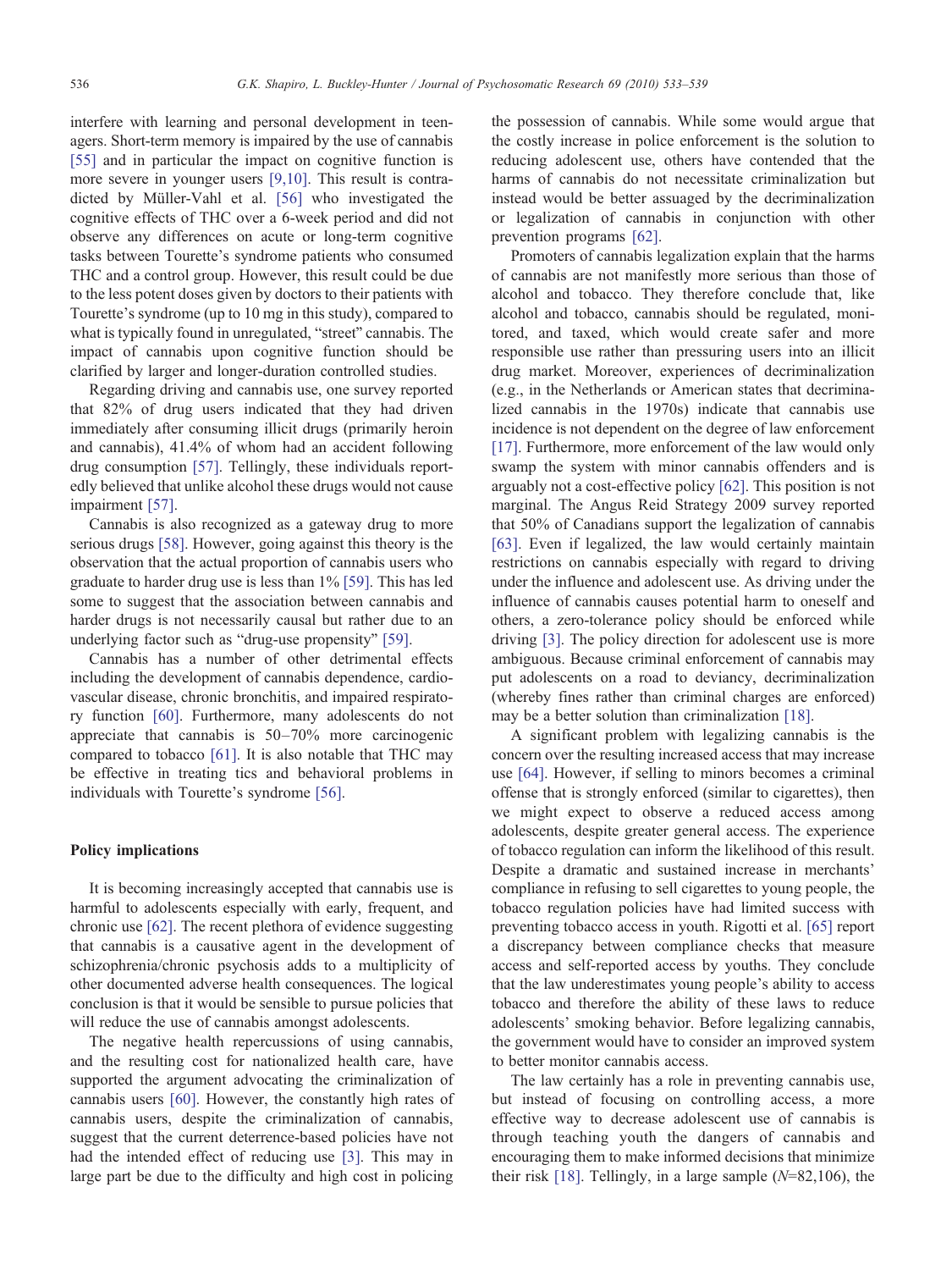<span id="page-4-0"></span>most common reason why youth report abstaining or quitting cannabis use is their concern of psychological and physical damage [\[66\].](#page-6-0) This is substantiated by the Substance Abuse and Mental Health Services Administration's (2007) findings that adolescents who perceived the risks of smoking cannabis to be high were less likely to have used marijuana in the past month than those who perceived moderate to no risk (1.4% vs. 9.5%) [\[67\].](#page-6-0) It is therefore arguable that the best way to prevent cannabis use is to provide education regarding cannabis safety.

The most common problem with education programs is their one-dimensional perspective, the unrealistic and judgmental message of these programs, and their inability to be sustained in the long-term. Education campaigns need to be multidimensional: occurring in school, in homes, as well as utilizing media outlets. It has been recommended by Fischer et al. [3] that secondary schools would be a good setting for preventive public health intervention and systematic monitoring; however, it is perhaps wise to begin education earlier as the onset of cannabis use can occur before high school. In this regard, it is important to investigate whether early education would have the undesired effect of encouraging experimentation with cannabis [\[59\].](#page-6-0)

Education programs would also benefit from the dissemination of knowledge through use of multiple agents including peers, who have a very potent influence, and "neutral" agents (e.g., public health staff) so screening and interventions can be direct, swift, and confidential [3]. Education programs should also be layered. The initial aim of programs should be to inform youth that the most reliable way to avoid the harms of cannabis is by practicing abstinence. However, abstinence should not be the only message of education programs. In this regard, it is important to consider that liberal countries have low rates of cannabis use (the Netherlands), whereas countries that emphasize prohibition and abstention have high rates of cannabis use (e.g., Unites States) [\[17\].](#page-5-0) For the significant adolescent population who are engaged in cannabis use, education campaigns must hone in on a message regarding "safe use," i.e., not driving intoxicated. In this regard, there are probably many lessons to be learnt from "safe sex" and "antismoking" programs. For example, Jha et al. [\[68\]](#page-6-0) report the reduction of smoking in high-income countries to be due to tobacco tax increases, dissemination of information about the health risks of smoking, restrictions on smoking in public places, bans on advertising and promotion, and increased access to treatment.

As many adolescents become dependent on cannabis [\[69\]](#page-6-0) and more users are seeking specialists' help for their problem [\[17\],](#page-5-0) it would also be useful to incorporate modes of treatment into educational programs. It is also extremely important that interventions not be a one-off workshop, but that the program occurs on multiple occasions to reinforce the initial effort and increase efficacy [\[70\]](#page-6-0).

A commentary by Anthonisen and Murray [\[71\]](#page-6-0) on the issue of cigarette smoking notes that "substantial efforts are underway to identify genetic characteristics that render people susceptible to the malignant effects of tobacco smoke." The same is necessary for cannabis, but the process is probably less advanced [\[72\].](#page-6-0) Anthonisen and Murray [\[71\]](#page-6-0) recognize the need to consider whether educational efforts should be focused on the genetically vulnerable or on the whole population, and this may be as or more true in the case of cannabis users. The issue of "a public education campaign" is strongly promoted by Hall and Degenhardt [\[73\]](#page-6-0). According to Hall and Room [\[62\],](#page-6-0) educating adolescents about the risk of cannabis is a "moral imperative." Evaluating and implementing evidence-based cannabis education programs should therefore be an urgent priority.

#### Conclusion

Although there has been a long history of suggestion that cannabis consumption may be a causative agent in the development of schizophrenia, the influential review by Kendell [\[27\]](#page-5-0) in 2003 seemed to negate this notion or at the very least indicate that there was insufficient evidence to come to this conclusion. It is therefore remarkable that in the last few years there have been a plethora of studies all pointing to an increased risk of schizophrenia/chronic psychosis when adolescents use cannabis on a frequent basis. This may be further compounded by the greater potency of the cannabis that is currently available. The adverse health ramifications are becoming clearer, but the policy direction remains more questionable.

The ambiguous enforcement of the law regarding cannabis use has likely led to a blasé attitude towards cannabis and a postponement in developing a successful cannabis health policy action plan. Governments and public health agencies can no longer defer their responsibility regarding the protection of their population [3]. It is the right of young individuals to know the effects of cannabis so that they are able to make an educated decision regarding cannabis consumption.

## References

- [1] Bachman JG, Johnston LD, O'Malley PM. Explaining recent increases in students' marijuana use: Impacts of perceived risk and disapproval, 1976 through 1996. Am J Public Health 1998;88:887–93.
- [2] Donnelly N, Hall W. Patterns of Cannabis Use in Australia, National Drug Strategy Monograph Series No. 27. Canberra: Australian Government Publishing Service, 1994.
- [3] Fischer B, Rehm J, Hall W. Cannabis use in Canada: The need for a 'public health' approach. Can J Public Health 2009;100:101–3.
- [4] Health Canada. Preventing substance use problems among young people—A compendium of best practices—General prevalence [online]. 2008 Jan 3 [cited 30 Mar 2010]; Available from: [http://](http://www.hc-c.gc.ca/hc-ubs/adppd/prevent/indexng.php) [www.hc-sc.gc.ca/hc-ps/pubs/adp-apd/prevent/index-eng.php.](http://www.hc-c.gc.ca/hc-ubs/adppd/prevent/indexng.php)
- [5] Poulin C, McDonald W. Nova Scotia Student Drug Use 2007: Highlights report [online]. 2007 [cited 2010 Mar 30]; Available from: [http://www.gov.ns.ca/hpp/publications/NS\\_Highlights\\_2007.pdf.](http://www.gov.ns.ca/hpp/publications/NS_Highlights_2007.pdf)
- [6] Fergusson DM, Horwood LJ. Early onset cannabis use and psychosocial adjustment in young adults. Addiction 1997;92:279–96.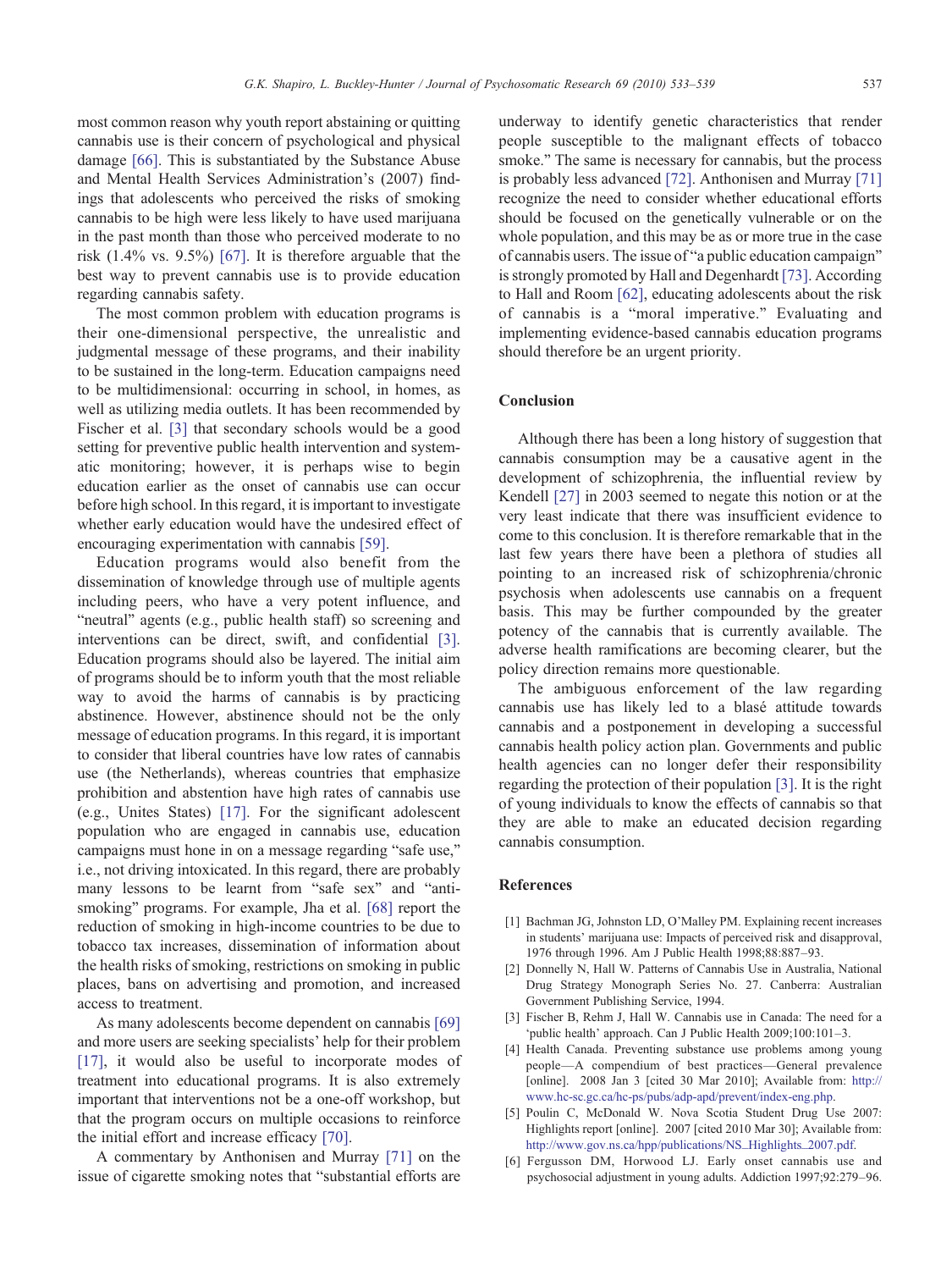- <span id="page-5-0"></span>[7] Smart R, Adlaf E. Substance use and problems among Toronto street youth. Br J Addict 1991;86:999–1010.
- [8] Arseneault L, Cannon M, Witton J, Murray R. Causal association between cannabis and psychosis: examination of the evidence. Br J Psychiatry 2004;184:110–7.
- [9] Ehrenreich H, Rinn T, Kunert HJ, Moeller MR, Poser W, Schilling L, et al. Specific attentional dysfunction in adults following early start of cannabis use. Psychopharmacology 1999;142:295–301.
- [10] Pope HG, Gruber AJ, Hudson JI, Cohane G, Huestis MA, Yurgelun-Todd D. Early-onset cannabis use and cognitive deficits: what is the nature of the association? Drug Alcohol Depend 2003;69:303–10.
- [11] Boyle MH, Offord DR. Psychiatric disorder and substance use in adolescence. Can J Psychiatry 1991;36:699–705.
- [12] Ellard J. The ninth crusade: The crusade against drugs. Mod Med Aust 1992:58–68.
- [13] DeLisi LE. The effect of cannabis on the brain: can it cause brain anomalies that lead to increased risk for schizophrenia? Curr Opin Psychiatry 2008;21:140–50.
- [14] Rubino T, Parolaro D. Long lasting consequences of cannabis exposure in adolescence. Mol Cell Endocrinol 2008;286:108–13.
- [15] Rey JM, Martin A, Krabman P. Is the party over? Cannabis and juvenile psychiatric disorder: The past 10 years. J Am Acad Child Adolesc Psychiatry 2004;43:1194–205.
- [16] Barnes RE. Reefer madness: Legal and moral issues surrounding the medical prescription of marijuana. Bioethics 2000;14:16–40.
- [17] Kisely S. The case for policy reform in cannabis control. Can J Psychiatry 2008;53:795–7.
- [18] Centre for Addiction and Mental Health (CAMH). Cannabis and youth project: Legislation and CAMH policy [online]. [cited 2010 Mar 30]; Available from: [http://www.camh.net/About\\_Addiction\\_Mental\\_](http://www.camh.net/About_Addiction_Mental_Health/Child_Youth_Family_Resources/Cannabisfactsheet2decrim.pdf) [Health/Child\\_Youth\\_Family\\_Resources/Cannabisfactsheet2decrim.](http://www.camh.net/About_Addiction_Mental_Health/Child_Youth_Family_Resources/Cannabisfactsheet2decrim.pdf) [pdf](http://www.camh.net/About_Addiction_Mental_Health/Child_Youth_Family_Resources/Cannabisfactsheet2decrim.pdf).
- [19] Hall WD, Pacula RL. Cannabis Use and Dependence: Public Health and Public Policy. Cambridge: Cambridge University Press, 2003.
- [20] Weiser M, Knobler HY, Noy S, Kaplan Z. Clinical characteristics of adolescents later hospitalized for schizophrenia. Am J Med Genet 2002;114:949–55.
- [21] van Os J, Bak M, Hanssen M, Bijl RV, de Graaf R, Verdoux H. Cannabis use and psychosis: A longitudinal population- based study. Am J Epidemiol 2002;156:19–27.
- [22] Andreasson S, Engstrom A, Allebeck P, Rydberg U. Cannabis and schizophrenia: A longitudinal study of Swedish conscripts. Lancet 1987;330:1483–6.
- [23] Zammit S, Allebeck P, Andreasson S, et al. Self reported cannabis use as a risk factor for schizophrenia in Swedish conscripts of 1969: Historical cohort study. BMJ 2002;325:1199–201.
- [24] Stefanis NC, Delespaul P, Henquet C, et al. Early adolescent cannabis exposure and positive and negative dimensions of psychosis. Addiction 2004;99:1333–41.
- [25] Fergusson DM, Horwood LJ, Swain-Campbell NR. Cannabis dependence and psychotic symptoms in young people. Psychol Med 2003;33:15–21.
- [26] Moore T, Zammit S, Lingford-Hughes A, Barnes T, Jones P, Burke M, et al. Cannabis use and risk of psychotic or affective mental health outcomes: A systematic review. Lancet 2007;370:319–28.
- [27] Kendell R. Cannabis condemned: The proscription of Indian hemp. Addictions 2003;98:143–51.
- [28] Institute of Medicine. Marijuana and Medicine: Assessing the Science Base. Washington, DC: National Academy Press, 1999.
- [29] Hall W, Solowij N, Lemon J. The Health and Psychological Consequences of Cannabis. National Drug Strategy Monograph Number 25. Canberra: Australian Government Publishing Service, 1994.
- [30] Johns A. Psychiatric effects of cannabis. Br J Psychiatry 2000;178: 116–22.
- [31] Linszen DH, Dingemans P, Lenior M. Cannabis abuse and the course of recent—onset schizophrenic disorders. Arch Gen Psychiatry 1994; 51:273–9.
- [32] Negrete JC, Knapp WP, Douglas DE, Smith WB. Cannabis affects the severity of schizophrenic symptoms: Results of a clinical survey. Psychol Med 1986;16:515–20.
- [33] Tien AY, Anthony JC. Epidemiological analysis of alcohol and drug use as risk factors for psychotic experiences. J Nerv Ment Dis 1990; 178:473–80.
- [34] Thomas H. A community survey of adverse effects of cannabis use. Drug Alcohol Depend 1996;42:201–7.
- [35] Verdoux H, Sorbara F, Gindre C, Swendsen J, van Os J. Cannabis use and dimensions of psychosis in a nonclinical population of female subjects. Schizophr Res 2002;59:77–84.
- [36] Arseneault L, Cannon M, Poulton R, Murray R, Caspi A, Moffitt TE. Cannabis use in adolescence and risk for adult psychosis: longitudinal prospective study. BMJ 2002;325:1212–3.
- [37] Andreasson S, Allebeck P, Rydemberg V. Schizophrenia in users and nonusers of cannabis. Acta Psychiatr Scand 1989;79:505–10.
- [38] Negrete JC. Cannabis and schizophrenia. Br J Addict 1989;84:349–51.
- [39] Martinez-Arevalo MJ, Calcedo-Ordonez A, Varo-Prieto JR. Cannabis consumption as a prognostic factor in schizophrenia. Br J Psychiatry 1994;164:679–81.
- [40] McGee R, Williams S, Poulton R, Moffitt T. A longitudinal study of cannabis use and mental health from adolescence to early adulthood. Addictions 2000;95:491–503.
- [41] Smit F, Bolier L, Cuijpers P. Cannabis use and the risk of later schizophrenia: A review. Addiction 2004;99:425–30.
- [42] McGrath J, Welham J, Scott J, Varghese D, Degenhardt L, Hayatbakhsh MR, et al. Association between cannabis use and psychosis-related outcomes using sibling pair analysis in a cohort of young adults. Arch Gen Psychiatry 2010;67.
- [43] Tanda G, Pontieri F, Di Chiara G. Cannabinoid and heroin activation of mesolimbic dopamine transmission by a common µ opoid receptor mechanism. Science 1997;276:2048–50.
- [44] Di Forti M, Morgan C, Dazzan P, Pariante C, Mondelli V, Marques TR, et al. High-potency cannabis and the risk of psychosis. The Br J Psychiatry 2009;195:488–91.
- [45] Murray RM, Morrison PD, Henquet C, et al. Cannabis, the mind and society: The harsh realities. Nat Rev Neurosci 2008;8:885–95.
- [46] Leweke FM, Schneider U, Radwan M, Schmidt E, Emrich HM. Different effects of nabilone and cannabidiol on binocular depth inversion in man. Pharmacol Biochem Behav 2000;66:175–81.
- [47] Peters BD, de Koning P, Dingemans P, Becker H, Linszen DH, de Haan L. Subjective effects of cannabis before the first psychotic episode. Aust N Z J Psychiatry 2009;43:1155–62.
- [48] Harley M, Kelleher I, Clarke M, Lynch F, Arseneault L, Connor D, et al. Cannabis use and childhood trauma interact additively to increase the risk of psychotic symptoms in adolescence. Psychol Med 2009:1–8.
- [49] Ongür D, Lin L, Cohen BM. Clinical characteristics influencing age at onset in psychotic disorders. Compr Psychiatry 2009;50:1–9.
- [50] Thornicroft G. Cannabis and Psychosis: Is there epidemiological evidence for an association? Br J Psychiatry 1990;157:25–33.
- [51] Macleod J, Oakes R, Copello A, Crome I, Egger M, Hickman M, et al. Psychological and social sequelae of cannabis and other illicit drug use by young people: A systematic review of longitudinal, general population studies. Lancet 2004;363:1579–88.
- [52] Macleod J. Cannabis use and psychosis: The origins and implications of an association. Adv Psychiatr Treat 2007;13:400–11.
- [53] Streiner DL, Norman GR, MunroeBlum H. PDQ Epidemiology. Toronto: BC Decker, 1989.
- [54] Newcombe MD, Bentler P. Consequences of Adolescent Drug Use: Impact on the Lives of Young Adults. Newbury Park (Calif): Sage, 1988.
- [55] Schwartz RH, Gruenewald PJ, Klitzner M, Fedio P. Short-term memory impairment in cannabis dependent adolescents. Am J Dis Child 1989;143:1214–9.
- [56] Müller-Vahl KR, Prevedel H, Theloe K, Kolbe H, Emrich HM, Schneider U. Tetrahydrocannabinol  $(\Delta^9$ -THC): No influence on